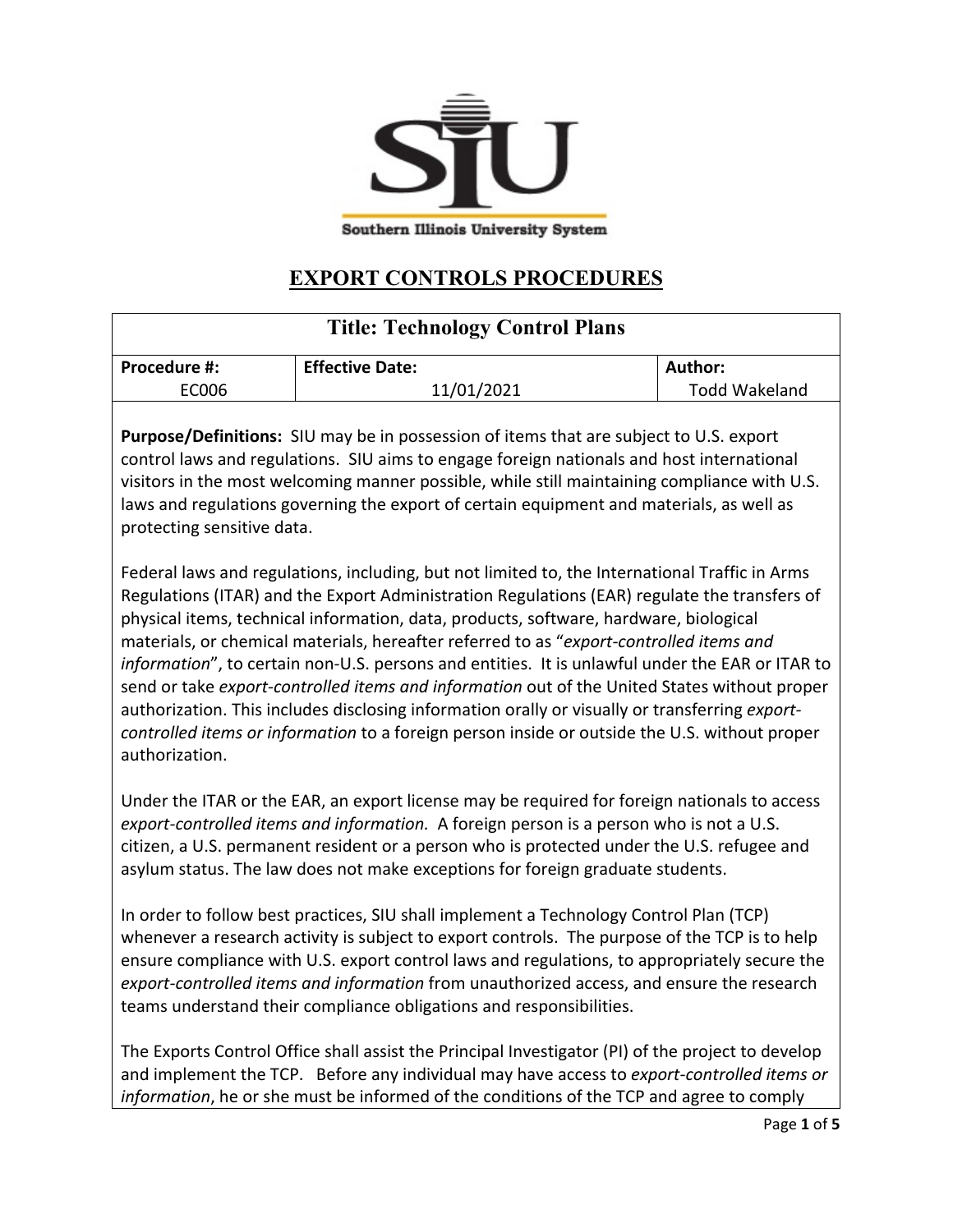with the security measures outlined in the TCP. SIU personnel subject to a TCP must complete an initial in-person export control training when the TCP is implemented and are required to complete follow up training annually. In addition, the Export Controls Office shall monitor compliance with the TCP and confirm its accuracy on an annual basis with the PI. It is the PI's responsibility to contact the Export Controls Office if any changes need to be made to the TCP during the course of the year.

## **Procedure:**

**NOTE:** If EAR equipment is identified, but there are no additional *export-controlled items and information*, a comprehensive TCP as outlined below is not necessary. However, in order to ensure compliance with EAR requirements, an EAR Equipment Acknowledgement Form shall be completed by all parties that will be using the equipment.

Export Controls staff shall place an "SIU Export Control Property" sticker on all exportcontrolled equipment, whether EAR or ITAR controlled. This sticker will have a unique number on it and will be tracked on an inventory listing maintained by the Export Controls Office.

1. **Technology Control Plan Development:** When a PI or other involved party believes a TCP may be necessary, they shall contact the Export Controls Office. If the Export Controls Office determines that a TCP is needed, the Export Controls Office shall assist the PI to develop and implement a TCP to secure the *export-controlled items and information* from unauthorized access. The TCP shall be customized dependent on the security measures needed for the circumstances and situations.

However, at a minimum, the TCP shall include the following elements:

- A commitment to export control compliance
- Identification of the applicable export controls and items or technologies subject to the controls
- A description of the agreed upon physical and information security measures to control the item/technology, including as appropriate: laboratory compartmentalization, time blocking, marking, locked storage, electronic security, and/or confidential communications
- Identification and nationality of each individual who will have access to the controlled item or technology
- Personnel screening measures for granting access to the controlled item/technology
- Training and awareness program Authorized project personnel shall complete an initial export control training, along with annual follow up training.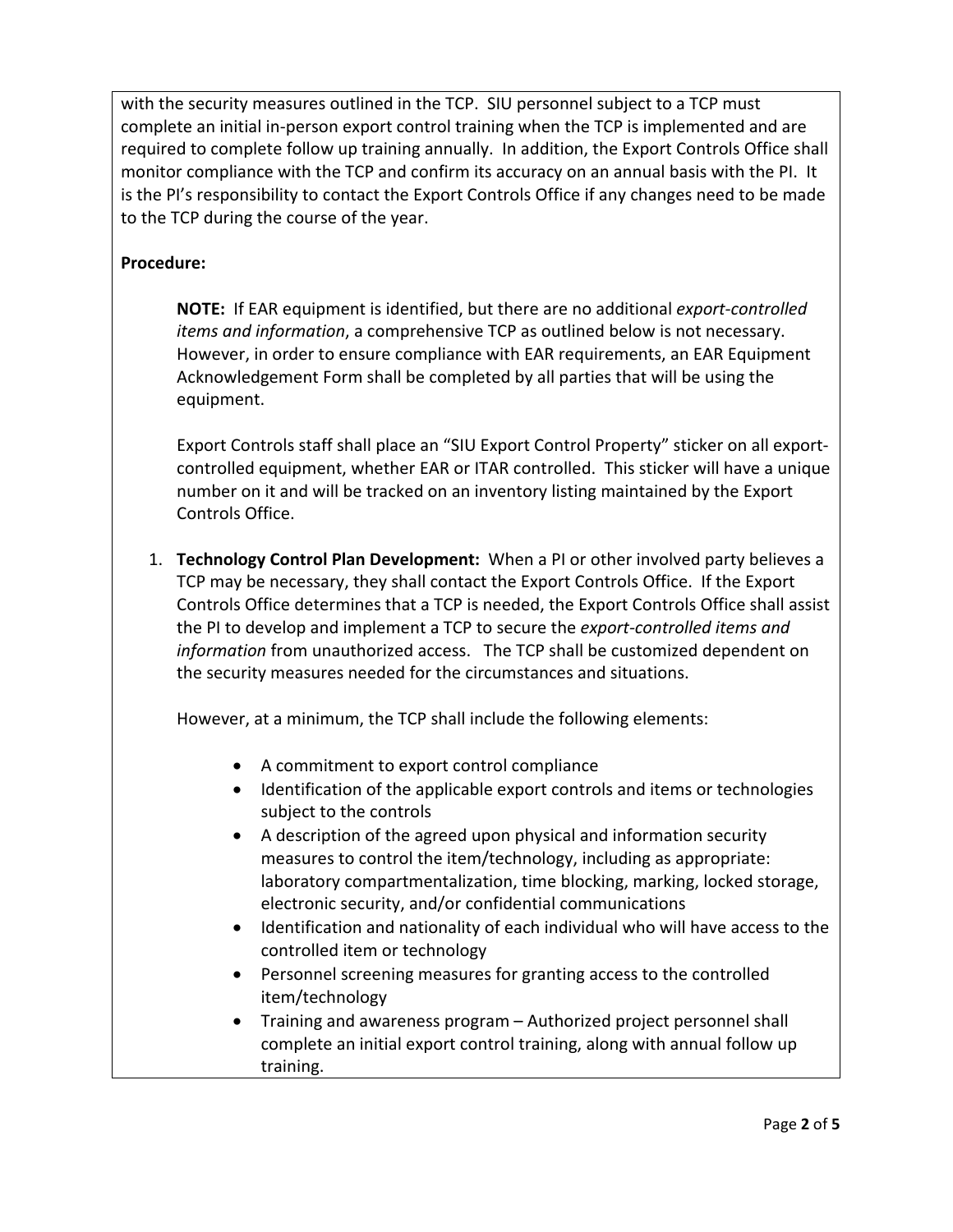- Self-evaluation program An internal assessment process shall be used to review procedures, ensure all information in the TCP is current, and report findings to the Director of Export Controls on at least an annual basis.
- Appropriate security measures for disposal of the item/technology when use is complete

To aid in compliance with best practice guidance, the Export Controls Office has developed a TCP template to guide the development process. The use of the template is not required, but all elements listed above must be included in a TCP, even if the template is not used.

Following are the details for completing each section of the TCP template:

- Statement of Institutional Commitment
	- o Fill in Responsible Person and Unit. The Responsible Person should generally be the PI, unless otherwise approved by the Export Controls Office.
- Program Information
	- o Fill in all fields for the project related to the *export-controlled items and information.*
- Personnel Screening and Training/Awareness
	- o List in the information for all project personnel as it related to the *export-controlled items and information.*
	- o The Export Controls Office shall complete Restricted Party Screening for each individual and indicate the date such screening was completed.
- Export-Controlled Items and Information
	- o Fill in the details for all *export-controlled items and information.*
- Physical Security Plan
	- o Fill in the information related to location, storage, physical marking, and physical security measures.
- Information Security Plan
	- o Coordinate with campus IT personnel as needed and fill in the information related to location, storage, access, digital marking, and security measures.
- Recordkeeping
	- o Make note and ensure understanding of all recordkeeping guidance.
- Self-Evaluation
	- o Fill in the Self-Evaluation Schedule.
- Termination of Export-Controlled Activity/Project
	- o Fill in the Destruction of Materials section to define how the *exportcontrolled items and information* will be handled at the end of the research project.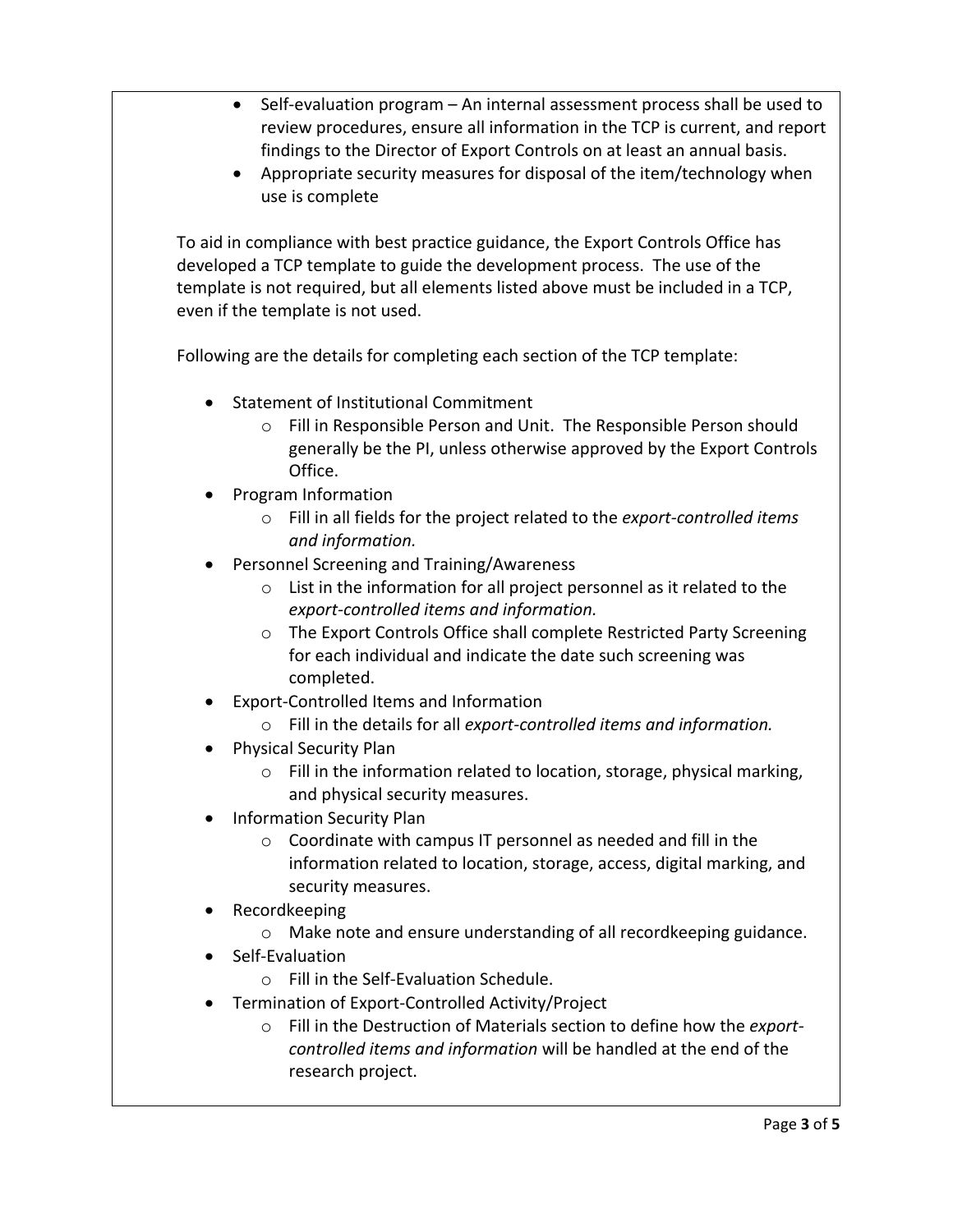2. **Unit/Export Control Approval and Responsible Person Certification:** Once the TCP has been developed, the PI's Unit Head and a member of the Export Controls staff shall approve the TCP. The PI/Responsible Person shall then certify the accuracy and their understanding of the TCP.

If using the TCP template, the Unit Head and Export Control staff member shall sign off indicating approval of the document in Appendix A. The PI shall then sign their certification of the TCP, also in Appendix A.

3. **Participant Briefing and Certification:** The PI shall provide a briefing to all project personnel, who shall certify their understanding.

If using the TCP template, all project personnel shall sign the certification in Appendix B.

- 4. **TCP Implementation:** It is the responsibility of the Responsible Person identified in the TCP to implement the security measures defined within the TCP. This includes diligence in overseeing employees so that they understand and follow the security measures and processes to be implemented. The TCP is to be a living document. The Responsible Person is responsible for conveying any changes to the Export Controls Office and updating the TCP accordingly.
- 5. **Recordkeeping and Termination of Export-Controlled Activity/Project:** SIU's policy is to maintain export-related records based on individual controlled items or activities. Unless otherwise provided for or instructed by the Office of the General Counsel, all records shall be maintained consistent with the SIU record retention policy, and shall be retained no less than 5 years after the TCP termination date or license termination date, whichever is later.

Upon completion of the project, all *export-controlled items and information* must be disposed of in accordance with applicable sponsor terms and U.S. export control requirements. It may be necessary to keep certain security measures in effect after the conclusion of a research activity to comply with export control laws and regulations and protect residual export-controlled technical data, information, or equipment.

The TCP can be closed if the export-controlled data or equipment has been returned to the sponsor, destroyed, or determined to be no longer export-controlled. However, all records and documents that pertain to export licenses and agreements related to controlled articles and technical must be retained in accordance with SIU policy and federal regulations.